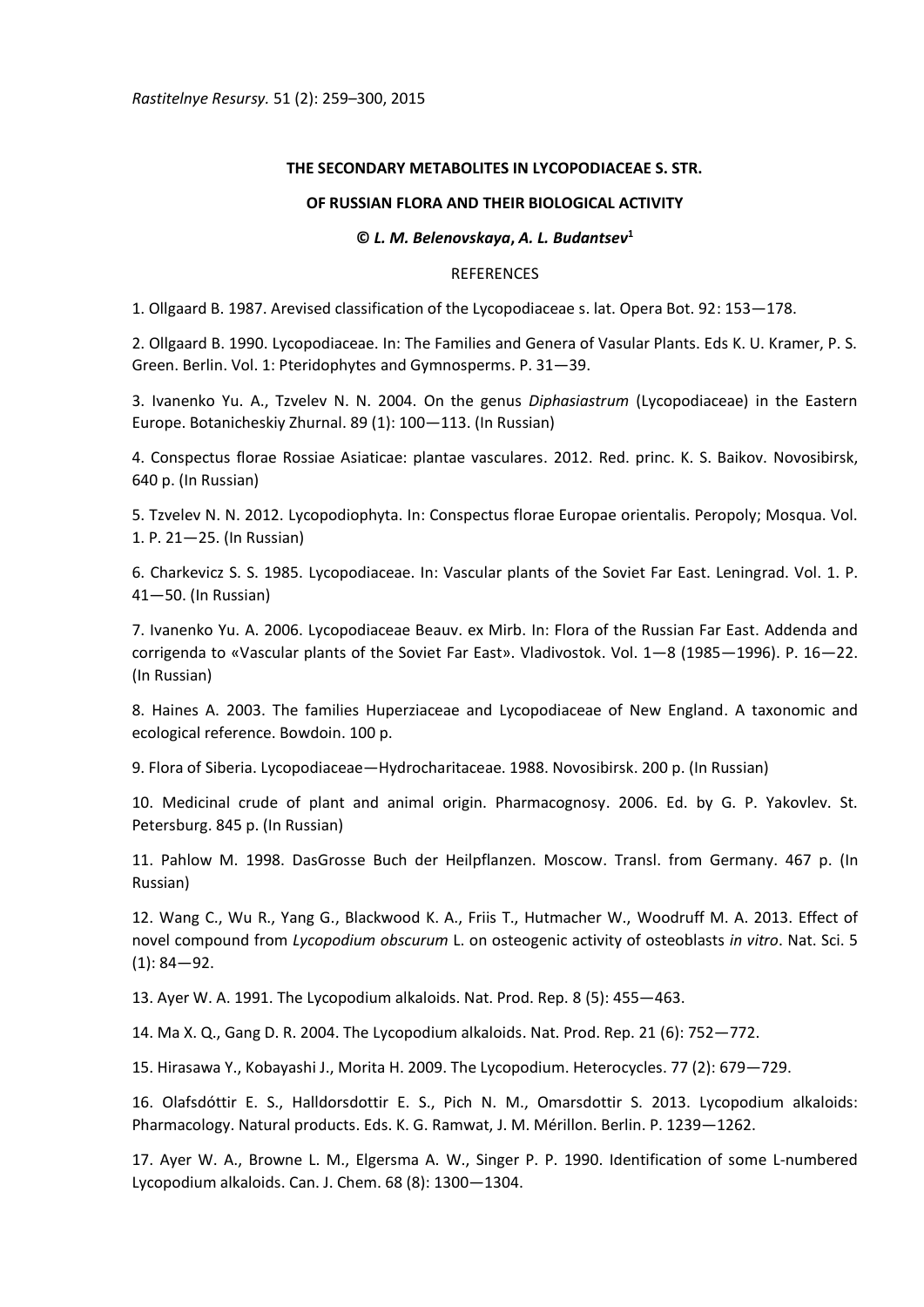18. Ayer W. A., Trofimov L. S. 1994. Lycopodium alkaloids. In: The Alkaliods: Chemistry and pharmacology. Vol. 45. P. 233—266.

19. Koyama K., Morita H., Hirasawa Y., Yoshinaga M., Hoshino T., Obara Y., Nakahata N., Kobayashi J. 2005. Lannotinidines A-G, new alkaloids from two species of *Lycopodium*. Tetrahedron. 61 (15): 3681— 3690.

20. Ishiuchi K., Kodama S., Kubota T., Hayashi S., Shibata T., Kobayashi J. 2009. Lannotinidines H-J, new *Lycopodium* alkaloids from *Lycopodium annotinum*. Chem. Pharm. Bull. 57 (8): 877—881.

21. Anet F. A. L., Haq M. Z., Khan N. H., Ayer W. A., Hayatsu R., Valverde-Lopez S., Deslongchamps P., Riess W., Ternbah M., Valenta Z., Wiesner K. 1964. The structure of lyconnotine: A novel lycopodium alkaloid. Tetrahedron Lett. 5 (14): 751—757.

22. Ayer W. A., Kasitu G. C. 1989. Some new *Lycopodium* alkaloids. Can. J. Chem. 67 (6): 1077—1086.

23. Morita H., Ishiuchi K., Haganuma A., Hoshino T., Obara Y., Nakahata N., Kobayashi J. 2005. Complanadine B, obscurumines A and B, new alkaloids from two species of *Lycopodium*. Tetrahedron. 61 (8): 1955—1960.

24. Pan K., Luo J.-G., Kong L.-Y. 2013. Two new *Lycopodium* alkaloids from *Lycopodium obscurum*. Helv. Chim. Acta. 96 (6): 1197—1201.

25. Zhang X.-Y., Dong L.-B., Liu F., Wu X.-D., He J., Peng L.-Y., Luo H.-R., Zhao Q.-S. 2013. New *Lycopodium* alkaloids from *Lycopodium obscurum*. Nat. Prod. Bioprosp. 3 (2): 52—55.

26. Chen Y., He H.-W., Mei Z.-N., Yang G.-Z. 2014. *Lycopodium* alkaloids from *Lycopodium obscurum* L. Helv. Chim. Acta. 97 (4): 519—523.

27. Braekman J. C., Hootele C., Ayer W. A. 1971. Some constituents of *Lycopodium inundatum*. Bull. Soc. Chim. Belg. 80 (1—2): 83—90.

28. Morita H., Hirasawa Y., Kobayashi J. 2005. Lycopodatines A-C, C16N alkaloids from *Lycopodium inundatum*. J. Nat. Prod. 68 (12): 1809—1812.

29. Kubota T., Yahata H., Ishiuchi K., Obara Y., Nakahata N., Kobayashi J. 2007. Lycopladine E, a new C16N1-type alkaloid from *Lycopodium complanatum*. Heterocycles. 74 (1): 843—848.

30. Wu X.-D., He J., Xu G. Peng L.-Y., Song L.-D., Zhao Q.-S. 2009. Diphaladine A, a new *Lycopodium* alkaloid from *Diphasiastrum complanatum* (Lycopodiaceae). Acta Bot. Yunn. 31 (1): 93—96.

31. Ishiuchi K., Kubota T., Mikami Y., Obara Y., Nakahata N., Kobayashi J. 2007. Complanadines C and D, new dimeric alkaloids from *Lycopodium complanatum*. Bioorg. Med. Chem. 15 (1): 413—417.

32. Manske R. H. F., Marion L. 1943. The alkaloids of *Lycopodium* species: III. *Lycopodium annotinum* L. Can. J. Res. 21B (5): 92—96.

33. Ayer W. A., Iverach G. G. 1960. The structures of  $\alpha$ - and  $\beta$ -obscurine. Tetrahedron Lett. 1 (31): 19-25.

34. Dictionary of Alkaloids. 1989. Ed. by I. W. Southon and J. Buckingham. London. 1161 p.

35. Ishiuchi K., Kubota T., Ishiyama H., Hayashi S., Shibata T., Mori K., Obara Y., Nakahata N., Kobayashi J. 2011. Lyconadins D and E, and complanadine E, new *Lycopodium* alkaloids from *Lycopodium complanatum*. Bioorg. Med. Chem. 19 (2): 749—753.

36. Gerard R. V., MacLean D. B., Fagianni R., Lock C. J. 1986. Fastigiatine, a lycopodium alkaloid with a new ring system. Can. J. Chem. 64 (5): 943—949.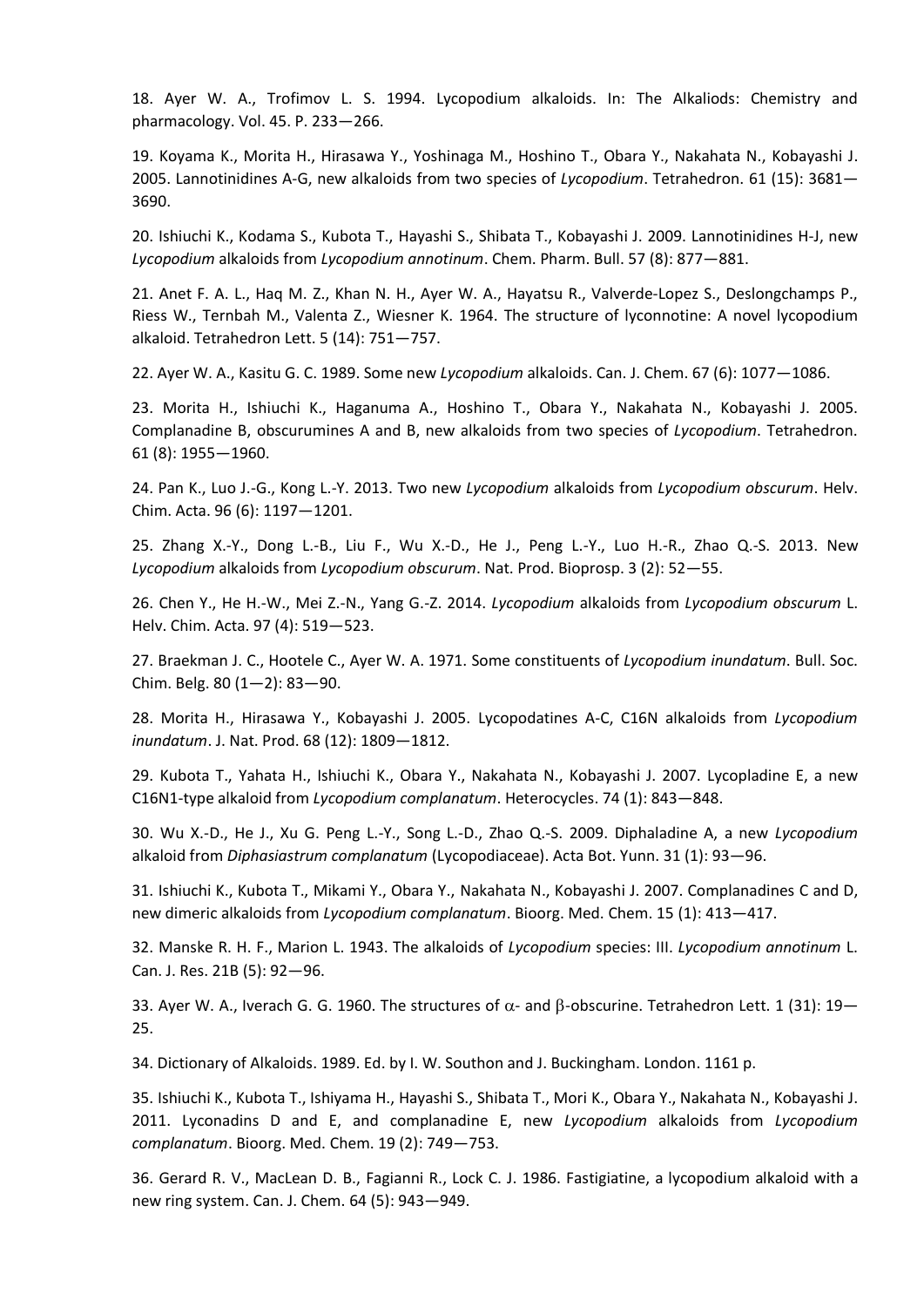37. Ishiuchi K., Kubota T., Hayashi S., Shibata T., Kobayashi J. 2009. Lycopladines F and G, new C16N2 type alkaloids with an additional C4N unit from *Lycopodium complanatum*. Tetrahedron Lett. 50 (29): 4221—4224.

38. Katakawa K., Mito H., Kogure N., Kitajima M., Wong S., Arisawa M., Takayma H. 2011. Ten new fawcettimine-related alkaloids from three species of Lycopodium. Tetrahedron. 67 (35): 6561—6567.

39. Pan K., Luo J.-G., Kong L.-Y. 2013. Three new Lycopodium alkaloids from *Lycopodium* obscurum. J. Asian Nat. Prod. Res. 15 (5): 441—445.

40. Kitajima M., Takayama H. 2012. *Lycopodium* alkaloids: isolation and asymmetric synthesis. Top. Curr. Chem. 309: 1—32.

41. Pan G., Williams R. M. 2012. Unified total syntheses of fawcettimine class alkaloids: fawcettimine, fawcettidine, lycoflexine, and lycoposerramine B. J. Org. Chem. 77 ( 10): 4801—4811.

42. Inubushi Y., Harayama T., Hibino T., Akatsu M. 1971. Constituents of domestic *Lycopodium* genus plants. XIII. On the constituents of *Lycopodium cernuum* L. and *L. inundatum* L. Yakugaku Zasshi. 91 (9): 980—986.

43. Marion L., Manske R. H. F. 1944. The alkaloids of *Lycopodium* species: VI. *Lycopodium clavatum* L. Can. J. Res. 22B (5): 137—139.

44. Ishiuchi K., Kubota T., Morita H., Kobayashi J. 2006. Lycopladine A, a new C16N alkaloid from *Lycopodium complanatum*. Tetrahedron Lett. 47 (19): 3287—3289.

45. Ishiuchi K., Kubota T., Hayashi S., Shibata T., Kobayachi J. 2009. Lycopladine H, a novel alkaloid with fused-tetracyclic skeleton from *Lycopodium complanatum*. Tetrahedron Lett. 50 (47): 6534—6536.

46. Kobayashi J., Hirasawa Y., Yoshida N., Morita H. 2001. Lyconadin A, a novel alkaloid from *Lycopodium complanatum*. J. Org. Chem. 66 (17): 5901—5904.

47. Ishiuchi K., Kubota T., Ishiyama T., Hayashi Y., Shibata N., Kobayashi J. 2006. Lycopladines B-D and lyconadin B, new alkaloids from *Lycopodium complanatum.* Bioorg. Med. Chem. 14 (17): 5995—6000.

48. Ishiuchi K., Kubota T., Ishiyama H., Hayashi S., Shibata T., Kobayashi J. 2011. Lyconadins C and F, new *Lycopodium* alkaloids from *Lycopodium complanatum*. Tetrahedron Lett. 52 (2): 289—292.

49. Cheng J.-T., Liu F., Li X.-N., Wu X.-D., Dong L.-B., Peng L.-Y., Huang S.-X., He J., Zhao Q.-S. 2013. Lycospidine A, a new type of *Lycopodium* alkaloid from *Lycopodium complanatum*. Org. Lett. 15 (10): 2438—2441.

50. Perry G. S., MacLean D. B. 1956. *Lycopodium* alkaloids III. Functional groups of some minor alkaloids of *L. annotinum*. Can. J. Chem. 34 ( 9): 1189—1199.

51. Inubushi Y., Tsuda Y., Sano T. 1962. Isolation of two new triterpenes from *Lycopodium clavatum* L. Yakugaku Zasshi. 82 (7): 1083.

52. Braekman J. C., Nyembo L., Bourdoux P., Kahindo N., Hootele C. 1974. Distribution des alcaloides dans le genre *Lycopodium*. Phytochemistry. 13 (11): 2519—2528.

53. Rodewald W. J., Grynkiewicz G. 1977. Alkaloidy rodzaju Lycopodium: Alkaloidy *Lycopodium clavatum* L. Rocz. Chem. 51 (6): 1271—1274.

54. Miller N., Mees F., Braekman J. C. 1971. Alcaloїdes de *Lycopodium alpinum*. Phytochemistry. 10 (8): 1931—1934.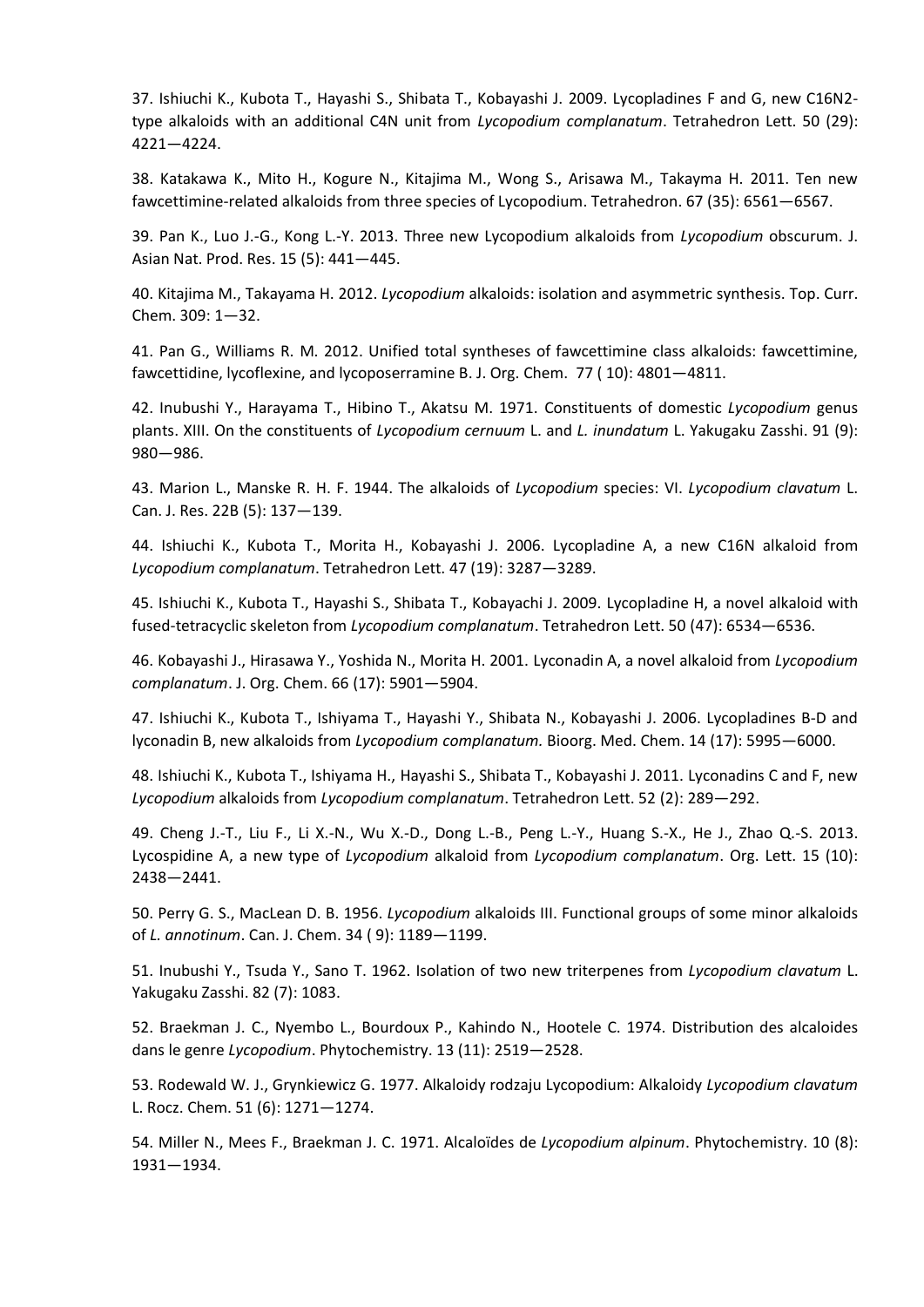55. Achmatowicz O., Rodewald W. 1958. Alkaloydy rodzaju *Lycopodium*. IV. Uboczne alkaloidy *Lycopodium annotinum* L. Rocz. Chem. 32 (3): 485—498.

56. Rodewald W. J., Grynkiewicz G. 1967. Minor constituents of *Lycopodium* alkaloids. Bull. Acad. Polon. Sci., Ser. Chim. 15: 579—581.

57. Anet F. A. L., Khan N. H. 1959. Alkaloids of *Lycopodium annotinum*: Part II. Isolation of four new alkaloids. Can. J. Chem. 37 (9): 1589—1596.

58. Ayer W. A., Hogg A. N., Soper A. C. 1964. *Lycopodium* alkaloids VI. The nature of alkaloid L.9. Can. J. Chem. 42 (4): 949—951.

59. Ayer W. A., Iverach G. G., Jenkins J. K., Masaki N. 1968. The structure of annopodine, a new type of *Lycopodium* alkaloid. Tetrahedron Lett. 9 (44): 4597—4600.

60. Bertho A., Stoll A. 1952. Bärlapp-Alkaloide, I. Mitteil.: Zur Kenntnis der Alkaloide aus *Lycopodium annotinum* L. Chem. Ber. 85 (7—8): 663—685.

61. Halldorsdottir E. S., Jaroszewski J. W., Olafsdottir E. S. 2010. Acetylcholinesterase inhibitory activity of lycopodane-type alkaloids from the Icelandic *Lycopodium annotinum* ssp. *alpestre*. Phytochemistry. 71 (2—3): 149—157.

62. Ayer W. A., Berezowsky J. A., Iverach G. G. 1962. *Lycopodium* alkaloids — II: The obscurines. Tetrahedron. 18 (5): 567—573.

63. Anet F. A. L., Khan N. H. 1960. Structure of annofoline, an alkaloid of *Lycopodium annotinum*. Chem. Ind. (London). 40: 1238—1239.

64. Burnell R. H., Taylor D. R. 1961. The structure and stereochemistry of fawcettiine, clavolonine and related alkaloids. Tetrahedron. 15 (1—4): 173—182.

65. Achmatowicz O., Zajac H. 1964. *Lycopodium* alkaloids. Bull. Acad. Pol. Sci., Ser. Sci. Chim. 12 (5): 311—313; Chem. Abstrs. 1964. Vol. 61, N 13358.

66. Anet F. A. L., Eves C. R. 1958. Lycodin, a new alkaloid of *Lycopodium annotinum*. Can. J. Chem. 36 (6): 902—909.

67. Ayer W. A., Iverach G. G. 1960. The structure of lycodine. Can. J. Chem. 38 (10): 1823—1826.

68. Moore B. P., Marion L. 1953.  $\alpha$ -Obscurine and  $\beta$ -obscurine: structure studies. Can. J. Chem. 31 (10): 952—957.

69. Manske R. H. F. 1944. The alkaloids of *Lycopodium* species: V. *Lycopodium obscurum* L. Can. J. Res. 22B (3): 53—55.

70. Kobayashi J., Hirasawa Y., Yoshida N., Morita H. 2000. Complanadine A, a new dimeric alkaloid from *Lycopodium complanatum*. Tetrahedron Lett. 41 (47): 9069—9073.

71. Hu T., Chandler R. F., Hanson A. W. 1987. Obscurinine: a new lycopodium alkaloid. Tetrahedron Lett. 28 (48): 5993—5996.

72. Xu R., Fazio G. C., Matsuda S. P. T. 2004. On the origins of triterpenoid skeletal diversity. Phytochemistry. 65 (3): 261—291.

73. Tsuda Y., Kaneda M., Yasufuku N., Shimizu Y. 1981. *Lycopodium* triterpenoids. (11). The structure of inundoside-A, -B, -C, -D, -D1,D2, -E, -F, and G, triterpenoid-glycosides occurring in *Lycopodium inundatum* L. Chem. Pharm. Bull. 29 (8): 2123—2134.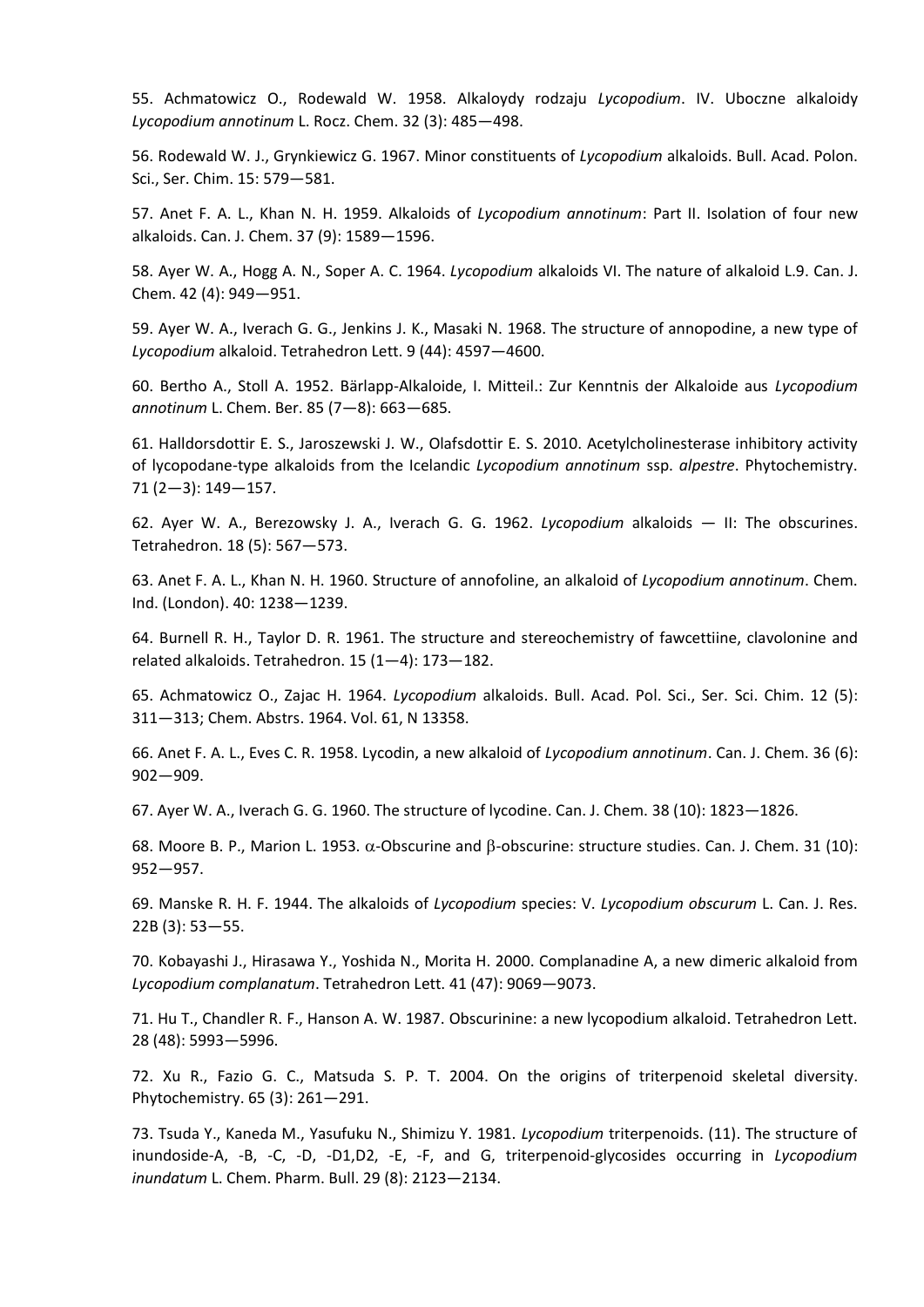74. Tsuda Y., Fujimoto T., Kimpara K. 1970. 16-Oxoserratriol and 16-oxolycoclavanol: lycopodium triterpenoids. J. Chem. Soc. D: Chem. Commun. 5: 261—262.

75. Tsuda Y., Sano T., Morimoto A., Hatanaka M., Inubushi Y. 1974. Triterpenoid chemistry. VI. *Lycopodium* triterpenoid. (5). The structures and stereochemistry of serratriol, 21-episerratriol, and lycoclavanol. Chem. Pharm. Bull. 22 (10): 2383—2395.

76. Tsuda Y., Fujimoto T., Isobe K., Sano T., Kobayashi M. 1974. Chemotaxonomical studies on the triterpenoids of *Lycopodium* plants. Yakugaku Zasshi. 94 (8): 970—990.

77. Tsuda Y., Fujimoto T., Morimoto A., Sano T. 1975. *Lycopodium* triterpenoids. (8). The structure of lycoclavanin, a triterpenoids-tetraol possessing conjugated ketone chromophore, and a new tetraol lyclaninol. Chem. Pharm. Bull. 23 (6): 1336—1346.

78. Yan J., Yi P., Chen B., Lu L., Li Z., Zhang X., Zhou L., Qiu M. 2008. Polyhydroxyserratane triterpenoids from *Diphasiastrum complanatum*. Phytochemistry. 69 (2): 506—510.

79. Zhang R.-X., D u J.-J., Yang J., Yang X.-S. 2010. Serratene-type triterpenoids from *Diphasiastrum complanatum*. Shi Zhen Guoyi Guoyao. 21 (6): 1354—1356.

80. Tsuda Y., Isobe K., Sano T. 1975. Triterpenoid chemistry. IX. *Lycopodium* triterpenoid. (6). The structures of three tetraols, lycocryptol, 21-epilycocryptol, and diepilycocryptol, and two new acids, lycernuic acid-A and –B. Chem. Pharm. Bull. 23 (2): 264—271.

81. Cai X., Pan D., Xu G., Seto H. F. 1992. Novel pentacyclic triterpene esters of Д14-serratene type from *Lycopodium obscurum* L. Acta Chim. Sin. 50 (1): 60—66.

82. Inubushi Y., Tsuda Y., Sano T. 1962. Constituents of domestic *Lycopodium* genus plants. I. On the constituents of *Lycopodium clavatum*. Yakugaku Zasshi. 82 (11): 1537—1541.

83. Deng T., Ai Y., Chen Y., Yang G. 2009. Triterpenoid from *Lycopodium obscurum* L. Acta Pharmaceut. Sin. 44 (8): 891—894.

84. Yan J., Sun L., Li W., Zhou L., Li Z., Zhang X., Yang L., Qiu M. 2010. Cytotoxic serratane triterpenes from *Diphasiastrum complanatum* with a hydroxy group at C-27. Planta Med. 76 (4): 353—357.

85. Tsuda Y., Hatanaka M. 1969. Triterpenoids of *Lycopodium clavatum*: The structure of 21 episerratriol. J. Chem. Soc. D: Chem. Commun. 18: 1040—1042.

86. Sano T., Fujimoto T., Tsuda Y. 1975. Triterpenoid chemistry. XIII. *Lycopodium* triterpenoid. (9). The structure of lyclavatol, a novel triterpenoid of bisnoronocerane type. Chem. Pharm. Bull. 23 (8): 1784— 1788.

87. Trofimova N. N., Gromova A. S., Semenov A. A. 1996. Serratene triterpenoids from *Lycopodium clavatum* L. (Lycopodicaceae). Russ. Chem. Bull. 45 (4): 961—963.

88. Cai X., Pan D., Xu G. 1989. Study on the tetracyclic triterpenes of *Lycopodium obscurum* L. Acta Chim. Sin. 47 (10): 1025—1028.

89. Zhao Y. H., Deng T. Z., Chen Y., Liu X. M., Yang G. Z. 2010. Two new triterpenoids from *Lycopodium obscurum* L. J. Asian Nat. Prod. Res. 12 (8): 666—671.

90. Sano T., Fujimoto T., Tsuda Y. 1970. Clavatol: a novel triterpenoid of the bisnoronocerane type isolated from *Lycopodium clavatum*. J. Chem. Soc. D: Chem. Commun. 20: 1274—1275.

91. Inubushi Y., Sano T., Prise J. R. 1967. Triterpene constituents of *Lycopodium complanatum* L. from New Guinea. Austral. J. Chem. 20 (2): 387—388.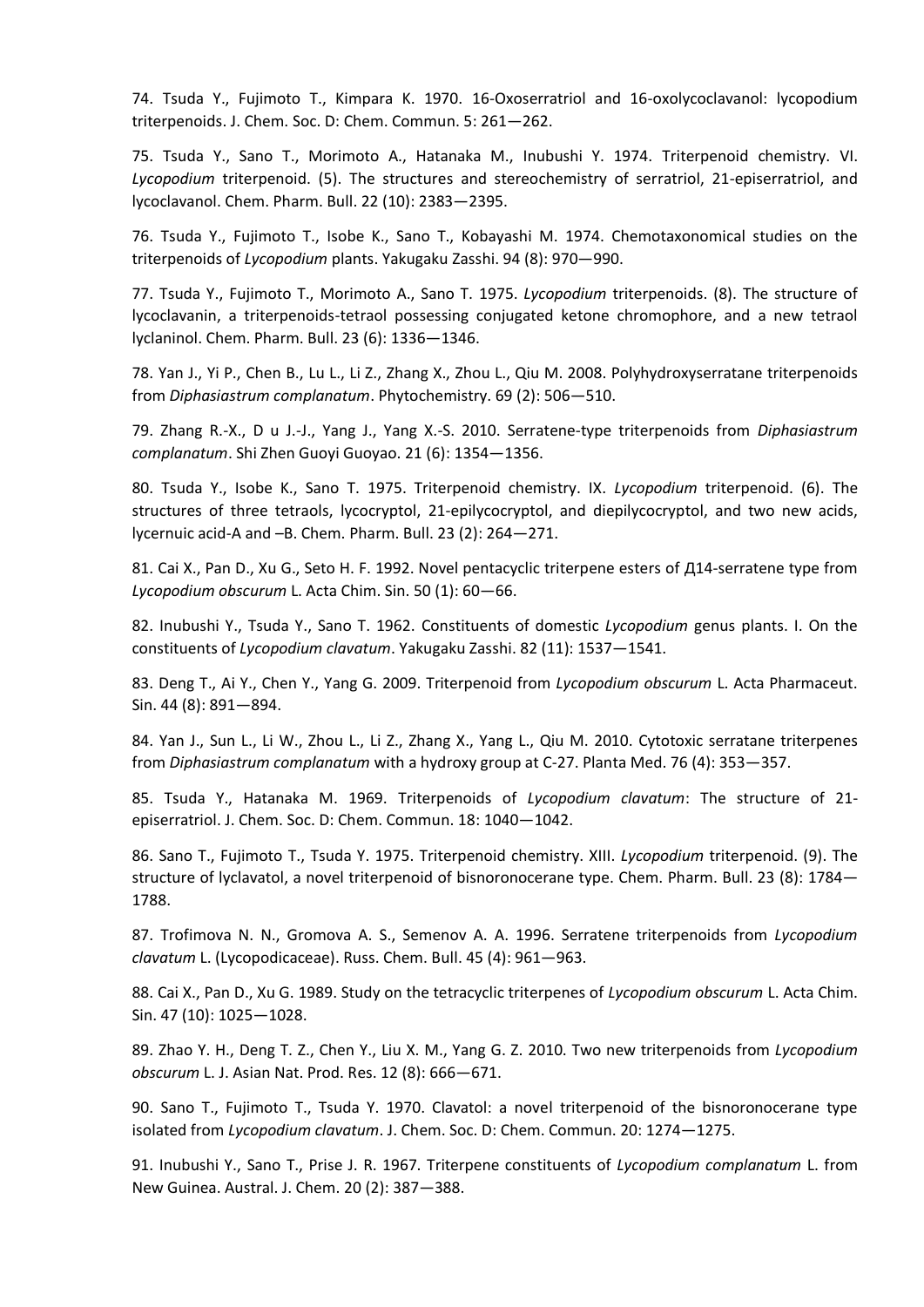92. Tsuda Y., Fujimoto T. 1969. Triterpenoids of *Lycopodium clavatum*: The structures of three new triterpenoids containing conjugated ketone groups. J. Chem. Soc. D: Chem. Commun. 18: 1042—1043.

93. Tsuda Y., Fujimoto T. 1970. The structure of lycoclavanin: triterpenoid of *Lycopodium clavatum*. J. Chem. Soc. D: Chem. Commun. 5: 260—261.

94. Zhang R., Yu J., Yang J. 2009. Flat sticks of the study of the *Lycopodium* chemical composition. Master's thesis. www.dissertationtopic.net/doc/241232.

95. Nes W. R., Krevitz K., Joseph J., Nes W. D., Harris B., Gibbons G. F., Patterson G. W. 1977. The phylogenetic distribution of sterols in tracheophytes. Lipids. 12 (6): 511—527.

96. Chiu P.-L., Patterson G. W., Salt T. A. 1988. Sterol composition of pteridophytes. Phytochemistry. 27 (3): 819—822.

97. Cai X., Pan D. 1987. Steroids of shenjincao (*Lycopodium clavatum*) and yubai shisong (*Lycopodium obscurum*). Zhongcaoyao. 18 (12): 530—534; Chem. Abstrs. 1988. Vol. 108, N 147157.

98. Cai X., Tan D., Pan D., Zhang X. 1989. Study a steroid composition of *Lycopodium obscurum*. Zhongcaoyao. 20 (7): 332; Chem. Abstrs. 1989. Vol. 111, N 211985.

99. Czeczuga B. 1985. Carotenoids in sixty-six representatives of Pteridophyta. Biochem. Syst. Ecol. 13 (3): 221—230.

100. Czeczuga B. 1986. Carotenoids in gymnosperms. Biochem. Syst. Ecol. 14 (1): 13—15.

101. Hegnauer R. 1962. Chemotaxonomie der Pflanzen. Basel; Stuttgart. Bd 1. 517 S.

102. Srivastava S., Singh A. P., Rawat A. K. S. 2012. AHPTLC method for the identification of ferulic acid from *Lycopodium clavatum*. Asian Pac. J. Trop. Biomed. 2 (1), Suppl.: S12—S14.

103. Voirin B., Jay M. 1978. Apport de la biochimie flavonique а la systematique du genre *Lycopodium*. Biochem. Syst. Ecol. 6 (2): 95—97.

104. Ansari F. R., Ansari W. H., Rhaman W., Seligmann O., Chari V. M., Wagner H., Österdahl B. J. 1979. A new acylated apigenin 4'-O-β-D-glucoside from the leaves of *Lycopodium clavatum* L. Planta Med. 36 (7): 196—199.

105. Tulloch A. P. 1965. The oxygenated fatty acids from the oil of the spores of *Lycopodium* species. Can. J. Chem. 43 (2): 415—420.

106. Orhan I., Özçelik B., Aslan S., Kartal M., Karaoglu T., Şener B.,Terzioglu S., Choudhary M. I. 2007. Antioxidant and antimicrobial actions of the clubmoss *Lycopodium clavatum* L. Phytochem. Rev. 6: 189—196.

107. Crivineanu M., Durdun C., Nicorescu I. 2009. Antioxidant activity of some polyphenolic extracts obtained from plants with antitumoral potential on linolenic acid emulsion. Bull. UASVM, Veter. Med. 66 (1): 359—365.

108. Konrath E. L., Neves B. M., Lunardi P. S., Passos Cdos S., Simхes-Pires A., Ortega M. G., Gonзalves C. A., Cabrera J. L., Moreira J. C., Henriques A. T. 2012. Investigation of the *in vitro* and ex *vivo* acetylcholinesterase and antioxidant activities of traditionally used *Lycopodium* species from South America on alkaloid extracts. J. Ethnopharmacol. 139 (1): 58—67.

109. Calderуn A. I., Simithy-Williams J., Sanchez R., Espinosa A., Valdespino I., Gupta M. P. 2013. Lycopodiaceae from Panama: a new source of acetylcholinesterase inhibitors. Nat. Prod. Res. 27 (4—5): 500—505.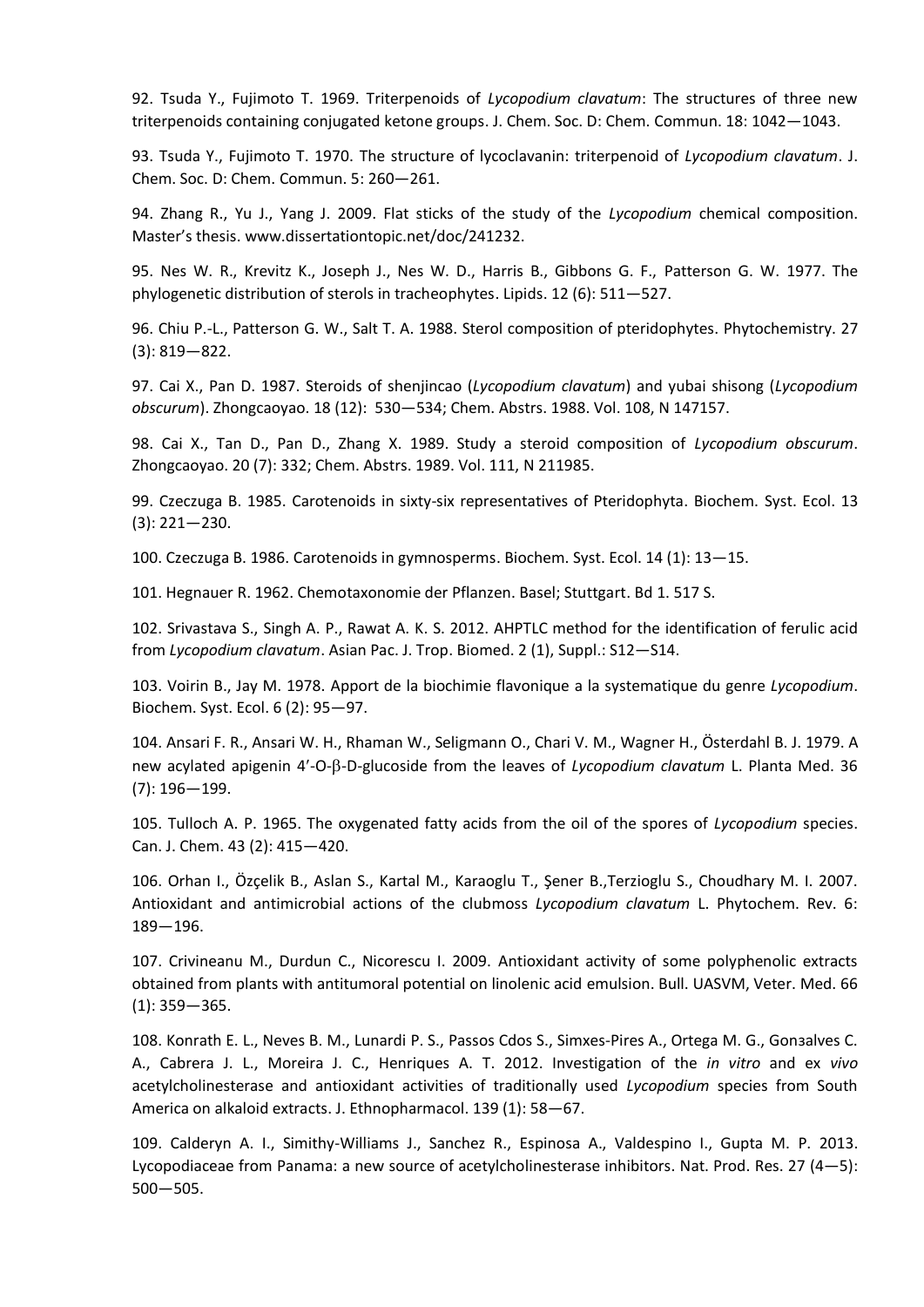110. Pathak S., Das J. K., Jyoti Biswas S., Khuda-Bukhsh A. R. 2006. Protective potentials of a potentized homeopathic drug, Lycopodium-30, in ameliorating azo dye induced hepatocarcinogenesis in mice. Mol. Cell. Biochem. 285 (1—2): 121—131.

111. Pathak S., Banerjee A., Paul S., Khuda-Bukhsh A. R. 2009. Protective potentials of a plant extract (*Lycopodium clavatum*) on mice chronically fed hepato-carcinogens. Indian J. Exp. Biol. 47 (7): 602—607.

112. Rusu M. A.,Tamas M., Puica C., Roman I., Sabadas M. 2005. The hepatoprotective action of ten herbal extracts in CCl4 intoxicated liver. Phytother. Res. 19 (9): 744—749.

113. Sur R. K., Samajdar K., Mitra S., Gole M. K., Chakrabarty B. N. 1990. Hepatoprotective action of potentized *Lycopodium clavatum* L. Brit. Homoeop. J. 79 (3): 152—156.

114. Pathak S., Bhattacharjee N., Das J. K., Choudhury S. C., Karmakar S. R., Banerjee P., Paul S., Banerjee A., Khuda-Bukhsh A. R. 2007. Supportive evidence for the anticancerous potential of alternative medicine against hepatocarcinogenesis in mice. Forsch. Komplementmed. 14 (3): 148—156.

115. Orhan I., Sener B., Choudhary M. I., Khalid A. 2004. Acetylcholinesterase and butyrylcholinesterase inhibitory activity of some Turkish medicinal plants. J. Ethnopharmacol. 91 (1): 57—60.

116. Orhan I., Terzioglu S., Sener B. 2000.  $\alpha$ -Onocerin: an acetylcholinesterase inhibitor from *Lycopodium clavatum.* Planta Med. 69 (3): 265—267.

117. Rollinger J. M., Ewelt J., Seger C., Sturm S., Ellmerer E. P., Stuppner H. 2005. New insights into the acetylcholinesterase inhibitory activity of *Lycopodium clavatum*. Planta Med. 71 (11): 1040—1043.

118. Orhan I., Ozcelik B., Aslan S., Kartal M., Karaoglu T., Sener B., Terzioglu S., Choudhary M. I. 2009. *In vitro* biological activity screening of *Lycopodium complanatum* L. ssp. *chamaecyparissus* (A. Br.) Doll. Nat. Prod. Res. 23 (6): 514—526.

119. Tezuka Y., Fan W., Kasimu R., Kadota S. 1999. Screening of crude drug extracts for prolyl endopeptidase inhibitory activity. Phytomedicine. 6 (3): 197—203.

120. Tam T. W., Liu R., Arnason J. T., Krantis A., Staines W. A., Haddad P. S., Foster B. C. 2011. Cree antidiabetic plant extracts display mechanism-based inactivation of CYP3A4. Can. J. Physiol. Pharmacol. 89 (1): 13—23.

121. Bishayee K., Chakraborty D., Ghosh S., Boujedaini N., Khuda-Bukhsh A. R. 2013. Lycopodine triggers apoptosis by modulating 5-lipoxygenase, and depolarizing mitochondrial membrane potential in androgen sensitive and refractory prostate cancer cells without modulating p53 activity: signaling cascade and drug-DNA interaction. Eur. J. Pharmacol. 698 (1—3): 110—121.

122. Samadder A., Das S., Das J., Paul A., Boujedaini N., Khuda-Bukhsh A. R. 2013. The potentized homeopathic drug, *Lycopodium clavatum* (5C and 15C) has anti-cancer effect on hela cells *in vitro*. J. Acupunct. Meridian. Stud. 6 (4): 180—187.

123. Mandal S. K., Biswas R., Bhattacharyya S. S., Paul S., Dutta S., Pathak S., Khuda-Bukhsh A. R. 2010. Lycopodine from *Lycopodium clavatum* extract inhibits proliferation of HeLa cells through induction of apoptosis via caspase-3 activation. Eur. J. Pharmacol. 626 (2—3): 115—122.

124. Orhan I. E., Şener B., Kaiser M., Brum R., Tasdemir D. 2013. Antiprotozoal activity and cytotoxity of *Lycopodium clavatum* and *Lycopodium complanatum* subsp. *chamaecyparissus* extracts. Turk. J. Biochem. 38 (4): 403—408.

125. Orhan I., Küpeli E., Şener B., Yesilada E. 2007. Appraisal of anti-inflammatory potential of the clubmoss, *Lycopodium clavatum* L. J. Ethnopharmacol. 109 (1): 146—150.